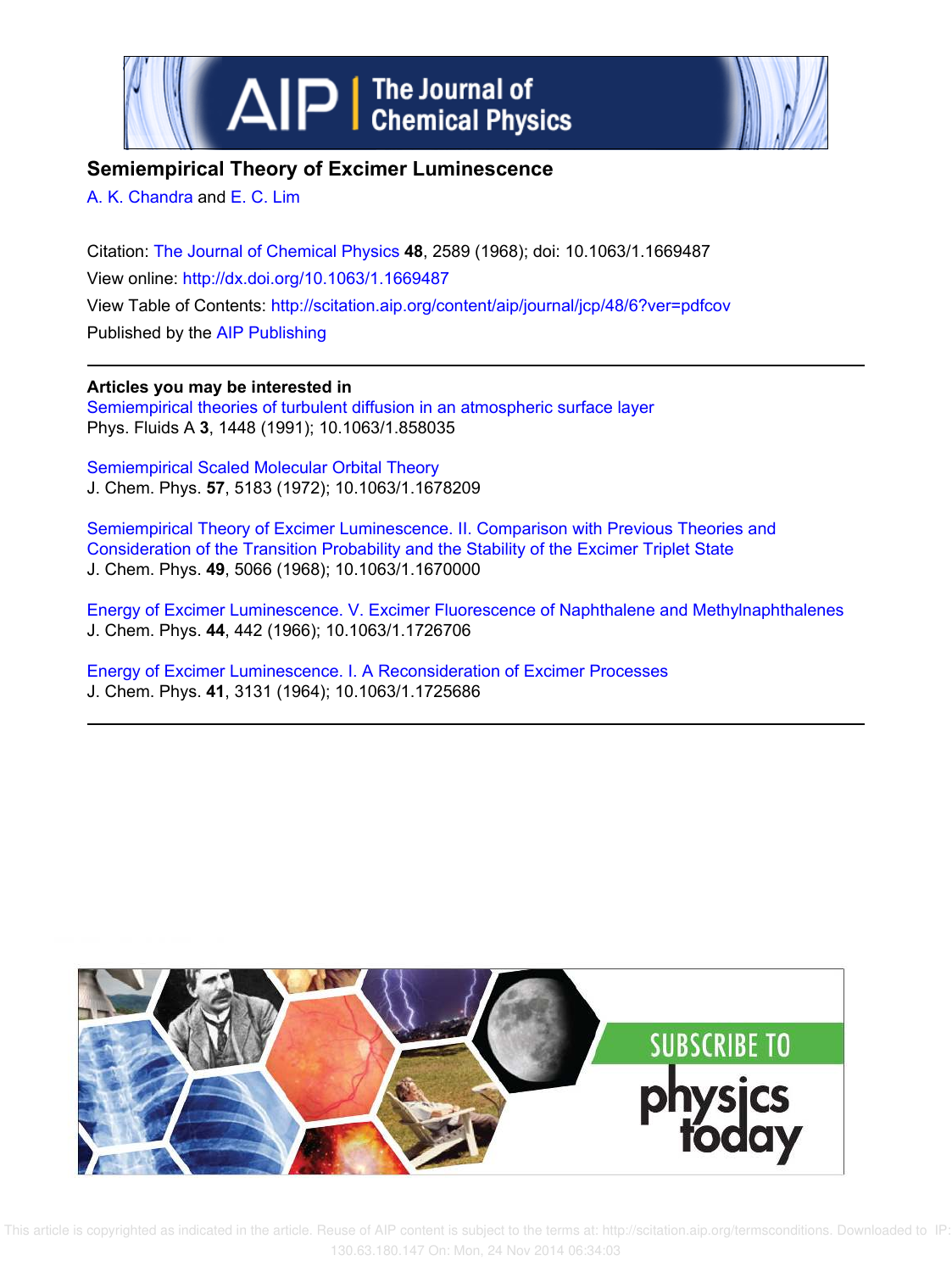## Semiempirical Theory of Excimer Luminescence\*

A. K. CHANDRAt AND E. C. LIM

*Department of Chemistry, Loyola University, Chicago, Illinois*  (Received 25 October 1967)

A semiempirical theory based on limited configuration interaction has been developed for the excimer luminescence of altemant hydrocarbons. The theory adequately accounts for (1) the energy of excimer luminescence (fluorescence and phosphorescence), (2) the linear relationship between the energies of the excimer fluorescence and the *p* band of the monomer, and (3) the near constancy of the energy difference between the monomer and excimer fluorescence.

#### I. INTRODUCTION

The transannular interaction between two closely lying and parallel aromatic molecules in excimers<sup>1</sup> and paracyclophanes is a subject of considerable interest and importance. The theoretical work on the electronic states of excimers and paracyclophanes developed along two lines. One is a semiempirical LCAO MO approximation in which all the  $\pi$  electrons of the two interacting systems are considered, and the other is based on the configuration interaction between the molecular exciton states and the charge resonance states. A treatment of the first kind has been carried out for  $[2.2]$ paracyclophane (which is essentially a dimer whose moieties are para-xylene molecules) with comparative success,<sup>2</sup> while the configuration-interaction method yielded energies which are in fair agreement with experiment for  $\lceil 2.2 \rceil$  paracyclophane<sup>3</sup> and excimers of several aromatic hydrocarbons.<sup>4-6</sup> Although most experiments to date have not been decisive in revealing the nature of the intermolecular interactions in these molecules, there are several recent experimental results which suggest that the configuration-interaction method yields a poor description of the electronic absorption spectra of anthracene dimers.<sup>7</sup>

In this paper we present a semiempirical theory of excimer luminescence, with particular emphasis focused on the relationship between the ordering and energies of excimer electronic states relative to those of monomer electronic states. The theory makes use of a supermolecule approximation in which all the  $\pi$  electrons of the two interacting aromatic molecules are treated using Hückel orbitals for dimers. Full account is taken

of electron interaction by using a complete Hamiltonian. The configuration interaction among various states is considered using the formalism developed by Dewar and Longuet-Higgins<sup>8</sup> and by Pople<sup>9</sup> for electronic spectra of alternant hydrocarbons.

It will be shown that the theory adequately accounts for (1) the energy of excimer luminescence (fluorescence and phosphorescence), (2) the experimentally observed linear relationship between the energies of excimer fluorescence and the  $p$  band of the monomer, and (3) the near constancy of the energy difference between the monomer and excimer fluorescence in various aromatic hydrocarbons.

#### II. THEORY

We consider an excimer in which the two molecules lie parallel to each other in a perfect sandwich structure.

Let the number of  $\pi$  electrons in one molecule be  $2m$ and the molecular orbitals these electrons occupy in the ground state be 1, 2, 3,  $\cdots$ , *m*, with *m* representing the highest filled orbital. Using a supermolecule approximation we designate the RUckel-type dimer orbitals as  $\phi_1, \phi_2, \cdots, \phi_{2m}$ , so that  $\phi_{2m}$  represents the highest filled orbital. This description of dimer orbitals, which has previously been introduced by Azumi and Azumi,<sup>10</sup> is convenient since orbitals  $\phi_{2k-1}$  and  $\phi_{2k}$  in the dimer are readily seen to belong to *k* parentage in the monomer. The atomic orbitals (or the carbon atoms) in one molecule (say, A) will be designated using symbols  $r_A$ ,  $t_A$ ,  $\cdots$ , while the corresponding orbitals in the other molecule (say, B) are written as  $r_B$ ,  $t_B$ ,  $\cdots$ .

In addition to the orthogonality between the highest filled *(m* or *m')* and the lowest vacant molecular orbital  $\lceil m+1 \rceil$  or  $(m+1)$ <sup> $\lceil m \rceil$ </sup> of the same molecule, it is assumed that orthogonality exists between  $m$  and  $(m+1)'$  and between *m+1* and *m'.* The intermolecular overlap integrals between *m* and *m'* or between  $m+1$  and  $(m+1)$ ' can be written as

$$
\langle r_{\mathbf{A}} \mid t_{\mathbf{B}} \rangle = \delta_{rt} S', \tag{1}
$$

 This article is copyrighted as indicated in the article. Reuse of AIP content is subject to the terms at: http://scitation.aip.org/termsconditions. Downloaded to IP: 130.63.180.147 On: Mon, 24 Nov 2014 06:34:03

<sup>\*</sup> This work was supported by the Petroleum Research Fund of the American Chemical Society.

t Present address: Department of Chemistry, University College of Science and Technology, Calcutta 9, India.

<sup>&</sup>lt;sup>1</sup> The term excimer is used to denote an excited dimeric species which is stable only in the excited state.

<sup>&</sup>lt;sup>2</sup> J. Koutecký and J. Paldus, Collection Czech. Chem. Commun.<br>27, 599 (1962). • M. T. Vala, 1. H. Hiller, S. A. Rice, and J. Jortner, J. Chem.

Phys. 44, 23 (1966).<br>
4T. Azumi, A. T. Armstrong, and S. P. McGlynn, J. Chem.<br>
Phys. 41, 3839 (1964).<br>
<sup>8</sup> M. J. S. Dewar and H. C. Longuet-Higgins, Proc. Phys. Soc.<br>
<sup>8</sup> M. J. S. Dewar and H. C. Longuet-Higgins, Proc. Ph

<sup>&</sup>lt;sup>6</sup> E. Konijnenberg, Doctoral thesis, Free University of Amsterdam, Holland, 1963. 9 J. A. Pople, Proc. Phys. Soc. (London) A68, 81 (1955). F. R. Chandress and J. Fanaka, Nob. 1 Hys. 45, 300 (1904).<br>
The Modon A67, 795 (1954).<br>
dam, Holland, 1963.<br>
dam, Holland, 1963.<br>
<sup>7</sup>E. A. Chandross and J. Ferguson, J. Chem. Phys. 45, 397 <sup>10</sup> T. Azumi and H. Azumi, Bull.

 $(1966)$ . (1967).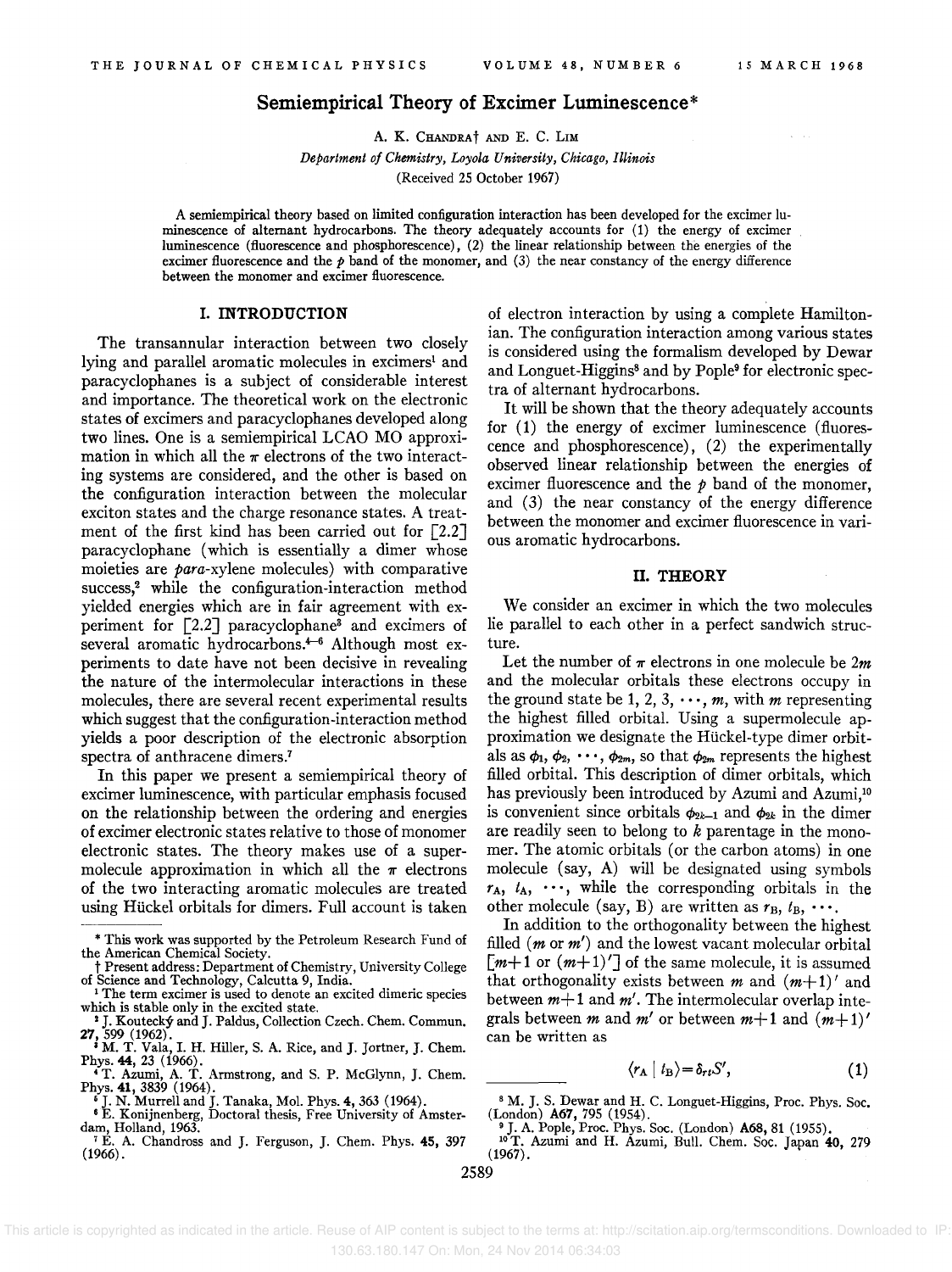

*MONOMER EXC/MER* 

FIG. 1. Relationship between the monomer and excimer orbitals.

where  $\delta_{rt}$  represents the Kronecker delta. If we define the complete electronic Hamiltonian in a usual way, i.e.,

$$
H = \sum_{i} H_{i}^{\text{core}} + \frac{1}{2} \sum_{i,j} (r_{ij})^{-1}, \qquad (2)
$$

then the intermolecular resonance integral  $\beta'$  takes the form

$$
\langle r_{\mathbf{A}}(i) | H_{i}^{\text{core}} | t_{\mathbf{B}}(i) \rangle = \delta_{r} \beta'. \tag{3}
$$

The coordinates of the two molecules in the excimer are chosen so that  $S' > 0$  and  $\beta' < 0$  in conformity with the corresponding intramolecular integrals. The energies and the normalized wavefunctions of the dimer orbitals are related to those of the monomer as follows:

$$
E_{2(m+n)} = E_{m+n} - \beta',
$$
  
\n
$$
E_{2(m+n)-1} = E_{m+n} + \beta',
$$
\n(4)

$$
\phi_{2(m+n)} = \sqrt{2}^{-1} [(m+n) - (m+n)'] ,
$$
  
\n
$$
\phi_{2(m+n)-1} = \sqrt{2}^{-1} [(m+n) + (m+n)'] , \qquad (5)
$$

where  $n=0, 1, 2, 3, \cdots$ . The dimer orbitals are therefore split by an energy *2{3'.* The orbital-energy diagram for monomer and excimer is shown in Fig. 1.

The configurational wavefunctions for the excited states of the dimer can be constructed from these dimer orbitals. Thus, for the four low-lying excited singlet states, we write

$$
\chi_1 = \phi_{2m}\phi_{2m+1}, \qquad A
$$
  
\n
$$
\chi_2 = \phi_{2m}\phi_{2m+2}, \qquad S
$$
  
\n
$$
\chi_3 = \phi_{2m-1}\phi_{2m+1}, \qquad S
$$
  
\n
$$
\chi_4 = \phi_{2m-1}\phi_{2m+2}, \qquad A
$$
  
\n(6)

in which  $\phi_k \phi_l$  represents a configuration in which an electron is promoted from an occupied orbital  $\phi_k$  to an unoccupied orbital  $\phi_i$ . These configurations, which are the sum of two Slater determinants, are either symmetric  $(S)$  or antisymmetric  $(A)$  with respect to reflection in a plane that lies midway between, and parallel to, two monomers. The configurations  $\chi_2$  and  $\chi_3$ are degenerate in the Huckel approximation. Other possible configurational wavefunctions, such as those involving orbitals of either  $m-1$  or  $m+2$  parentage

(in the monomer), are not taken into account in this paper since they are not regarded as important for the discussion of the energetics of excimer emission.

The configurational excitation energy,  $\langle \chi_i | H | \chi_i \rangle$ - $\langle \chi_0 | H | \chi_0 \rangle$  between the ground state  $\chi_0$  and the excited singlet state  $\chi_i$ , is not equal to the difference in orbital energies if electron interaction is included. The excitation energies for the singlet states can be found from the matrix elements of the total Hamiltonian. These are obtained by the usual method $11$  and can be reduced, with the aid of the orthogonality property of molecular orbitals, to integrals over one or two electrons. The results are

$$
E_{2m+1} - E_{2m} - \langle 2m, 2m \mid 2m+1, 2m+1 \rangle
$$
  
+2\langle 2m, 2m+1 \mid 2m, 2m+1 \rangle, (7)  

$$
E_{2m+2} - E_{2m} - \langle 2m, 2m \mid 2m+2, 2m+2 \rangle
$$
  
+2\langle 2m, 2m+2 \mid 2m, 2m+2 \rangle, (8)

$$
E_{2m+1}-E_{2m-1}-\langle 2m-1, 2m-1 | 2m+1, 2m+1 \rangle
$$

$$
+2\langle 2m-1, 2m+1 | 2m-1, 2m+1 \rangle
$$
, (9)

$$
E_{2m+2} - E_{2m-1} - \langle 2m-1, 2m-1 | 2m+2, 2m+2 \rangle + 2\langle 2m-1, 2m+2 | 2m-1, 2m+2 \rangle.
$$
 (10)

In these equations  $E_{2m+n}$  represents the energy of the  $(2m+n)$  th dimer orbital, and the two electron integrals are defined by

$$
\langle ij \mid kl \rangle = \iint \phi_i(\mu) \phi_k(\nu) \left( r_{\mu\nu} \right)^{-1} \phi_j(\mu) \phi_l(\nu) d\tau_{\mu} d\tau_{\nu}. \quad (11)
$$

All the two electron integrals over the dimer orbitals can be reduced to integrals over the monomer orbitals. The matrix elements between two configurations of different symmetry are zero, while those between two different configurations of the same symmetry have the following values:

$$
\langle \chi_1 | H | \chi_4 \rangle = 2 \langle 2m, 2m+1 | 2m-1, 2m+2 \rangle
$$
  
 
$$
- \langle 2m, 2m-1 | 2m+1, 2m+2 \rangle, \quad (12)
$$
  
 
$$
\langle \chi_2 | H | \chi_3 \rangle = 2 \langle 2m, 2m+2 | 2m-1, 2m+1 \rangle
$$

$$
-\langle 2m, 2m-1 \mid 2m+2, 2m+1 \rangle. \quad (13)
$$

The degeneracy between the configurations  $\chi_2$  and  $x_3$ , which appears in the Hückel approximation, is retained even after the electron interaction is included. This is because the two-electron integrals appearing in Eq. (8) are equivalent to those in Eq. (9) due to the pairing property of the dimer orbital. An interaction element of the type (13) can, however, remove this degeneracy and split the singlets into two levels which we designate as  $\delta$  and  $\gamma$ .

<sup>11</sup> E. U. Condon and H. G. Shortley, *Theory of Atomic Spectra* (Cambridge University Press, Cambridge, England, 1935).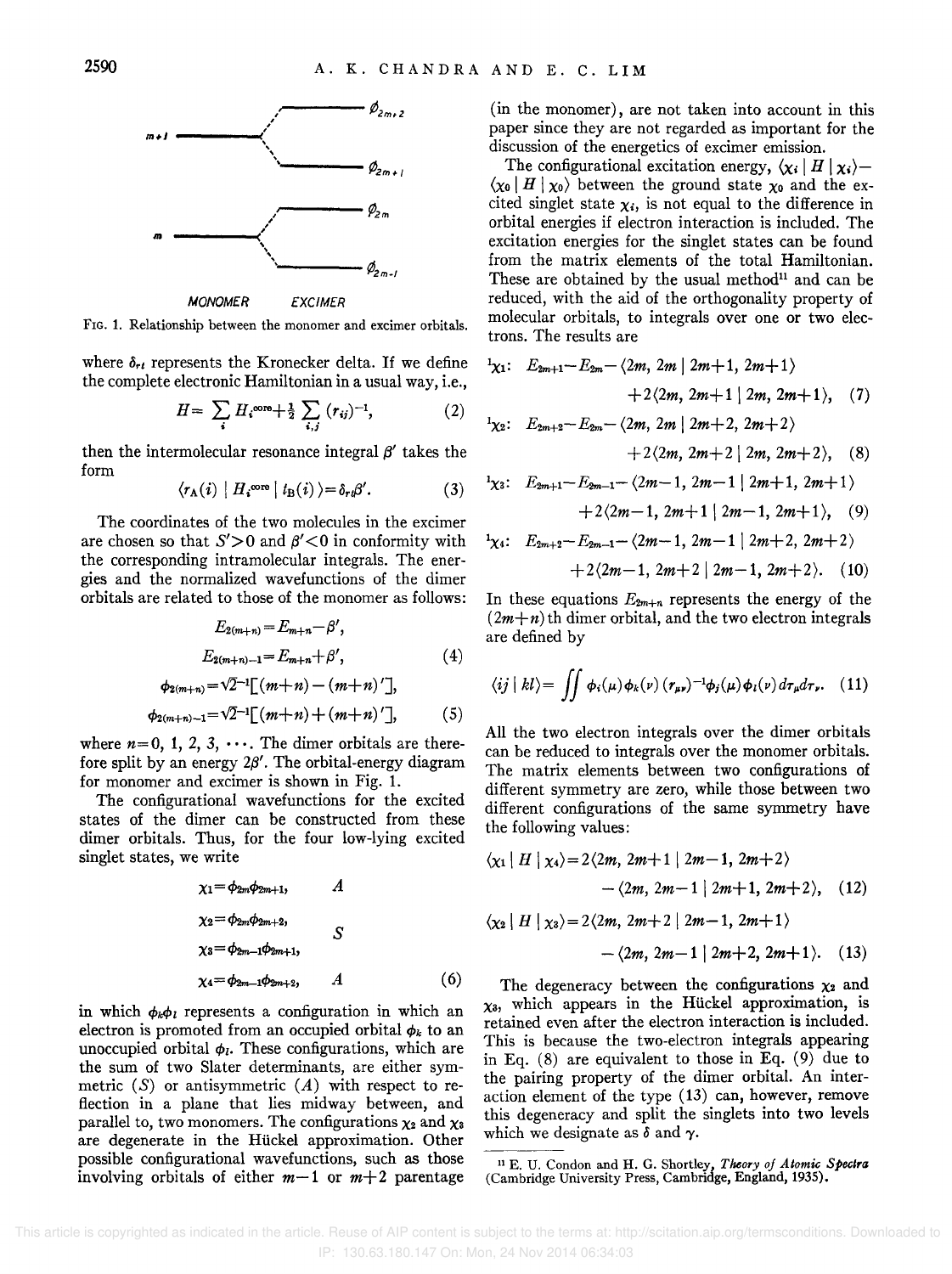The wavefunctions for the four low-lying excited singlet states of the dimer can be written as

$$
\sigma: \begin{bmatrix} 1/(1+\lambda^2)^{1/2} \big] (x_1 + \lambda x_4), \\ \rho: \begin{bmatrix} 1/(1+\lambda'^2)^{1/2} \big] (x_1 + \lambda' x_4), \\ \gamma: \sqrt{2}^{-1} (x_2 + x_8), \end{bmatrix}, \\ \delta: \sqrt{2}^{-1} (x_2 - x_3), \end{bmatrix} \tag{14}
$$

where  $\lambda$  and  $\lambda'$  are the configurational mixing coefficients in the lower and higher excited states, respectively. The value of  $\lambda$  and  $\lambda'$  in Eq. (14) depends on the interaction element (12) as well as on the magnitude of  $\beta'$  by

$$
2\beta' \pm \left[4\beta'^2 + \langle \chi_1 \mid H \mid \chi_4 \rangle^2 \right]^{1/2} / \langle \chi_1 \mid H \mid \chi_4 \rangle, \quad (15)
$$

in which the lower negative sign defines  $\lambda$ , and the upper positive sign defines  $\lambda'$ .

The effect of configuration interaction on the excited singlet states of dimer is illustrated in Fig. 2.

If the intermolecular differential overlaps are neglected, the excitation energies of various dimeric states take the form (see Appendix)

$$
E(\sigma) = \Delta E - 2\left(\frac{1-\lambda^2}{1+\lambda^2}\right)\beta' + \left(1+\frac{2\lambda}{1+\lambda^2}\right)
$$
  
×[ $\langle m, m+1 | m, m+1 \rangle - \frac{1}{2} \langle m, m | m+1, m+1 \rangle$ ]  
 $-\frac{1}{2}\left(1-\frac{2\lambda}{1+\lambda^2}\right) \langle m, m | (m+1)', (m+1)' \rangle$   
 $-(1+\frac{2\lambda}{1+\lambda^2}) \langle m, m+1 | m', (m+1)' \rangle, (16)$ 

$$
E(\gamma) = \Delta E - \langle m, m \mid m+1, m+1 \rangle
$$
  
+2\langle m, m+1 \mid m, m+1 \rangle + 2\langle m, m+1 \mid m', (m+1)' \rangle, (17)

$$
E(\delta) = \Delta E - \langle m, m \mid (m+1)', (m+1)' \rangle. \tag{18}
$$

In the above equations it is seen that  $\Delta E$  is the difference between the two eigenvalues corresponding to the orbitals  $m$  and  $m+1$  of the monomer. The energy of



FIG. 2. Effect of configuration interaction on the energy levels of excimer.

the dimeric state  $\rho$  is given by an expression similar to Eq. (16) except that the  $\lambda$  in the equation is replaced by X'. Since the excitation energy for the singlet *p* band (in Clar's notation), corresponding to the transition from *m* to  $m+1$ , of the monomer is given by<sup>9</sup>

$$
E(p) = \Delta E - \langle m, m \mid m+1, m+1 \rangle
$$
  
+2\langle m, m+1 \mid m, m+1 \rangle, (19)

the difference between the transition energy of the *p*  band of monomer and the excitation energies of the dimer can be written as

$$
E(p)-E(\sigma) = 2\left(\frac{1-\lambda^2}{1+\lambda^2}\right)\beta' + \left(1-\frac{2\lambda}{1+\lambda^2}\right)
$$
  
× $\left[\langle m, m+1 \mid m, m+1\rangle - \frac{1}{2}\langle m, m \mid m+1, m+1\rangle + \frac{1}{2}\langle m, m \mid (m+1)' , (m+1)' \rangle\right]$   
+ $\left(1+\frac{2\lambda}{1+\lambda^2}\right)\langle m, m+1 \mid m', (m+1)' \rangle$ , (20)

$$
E(p) - E(\gamma) = -2\langle m, m+1 | m', (m+1)' \rangle, \qquad (21)
$$
  

$$
E(p) - E(\delta) = 2\langle m, m+1 | m, m+1 \rangle
$$

$$
-\langle m, m \mid m+1, m+1 \rangle + \langle m, m \mid (m+1)', (m+1)' \rangle.
$$
\n(22)

It is to be noted that for infinite separation of the monomer  $\lambda = 1$  and the intermolecular Coulomb repulsion integrals vanish. The energies of  $\sigma$  and  $\gamma$  states therefore converge, at an infinite separation of the two monomer molecules, to the energy of the monomer *p*  band. The energy of the  $\delta$  state, on the other hand, converges to  $\Delta E$  at infinite monomer separation as seen from Eqs. (22) and (19). The latter result is believed to be fortuitious.

The excitation energies of the triplet states of the dimer can be readily obtained from the energies of the corresponding singlet states and the energy difference between the singlet and triplet dimeric states of the same configuration. The singlet-triplet splittings in the excimer states under considerations are given by

$$
E^{(1)}\sigma - E^{(3)}\sigma = \left(1 + \frac{2\lambda}{1 + \lambda^2}\right) \left[\langle m, m+1 \mid m, m+1 \rangle \right.
$$

$$
- \langle m, m+1 \mid m', (m+1)' \rangle \right], \quad (23)
$$

$$
E({}^{1}\gamma)-E({}^{3}\gamma)=2\langle m, m+1 \mid m, m+1 \rangle
$$

$$
+2\langle m, m+1 | m', (m+1)' \rangle
$$
, (24)

$$
E(\sqrt[15]{6}) - E(\sqrt[35]{6}) = 0. \tag{25}
$$

Once again, the expression for the *p* state is the same as for the  $\sigma$  state except that  $\lambda$  is replaced by  $\lambda'$ . At infinite separation of the monomers, for which  $\lambda = 1$ and the intermolecular integral is zero, the singlettriplet splitting in the excimer becomes equal to  $2(m, m+1 \mid m, m+1)$ , which is the singlet-triplet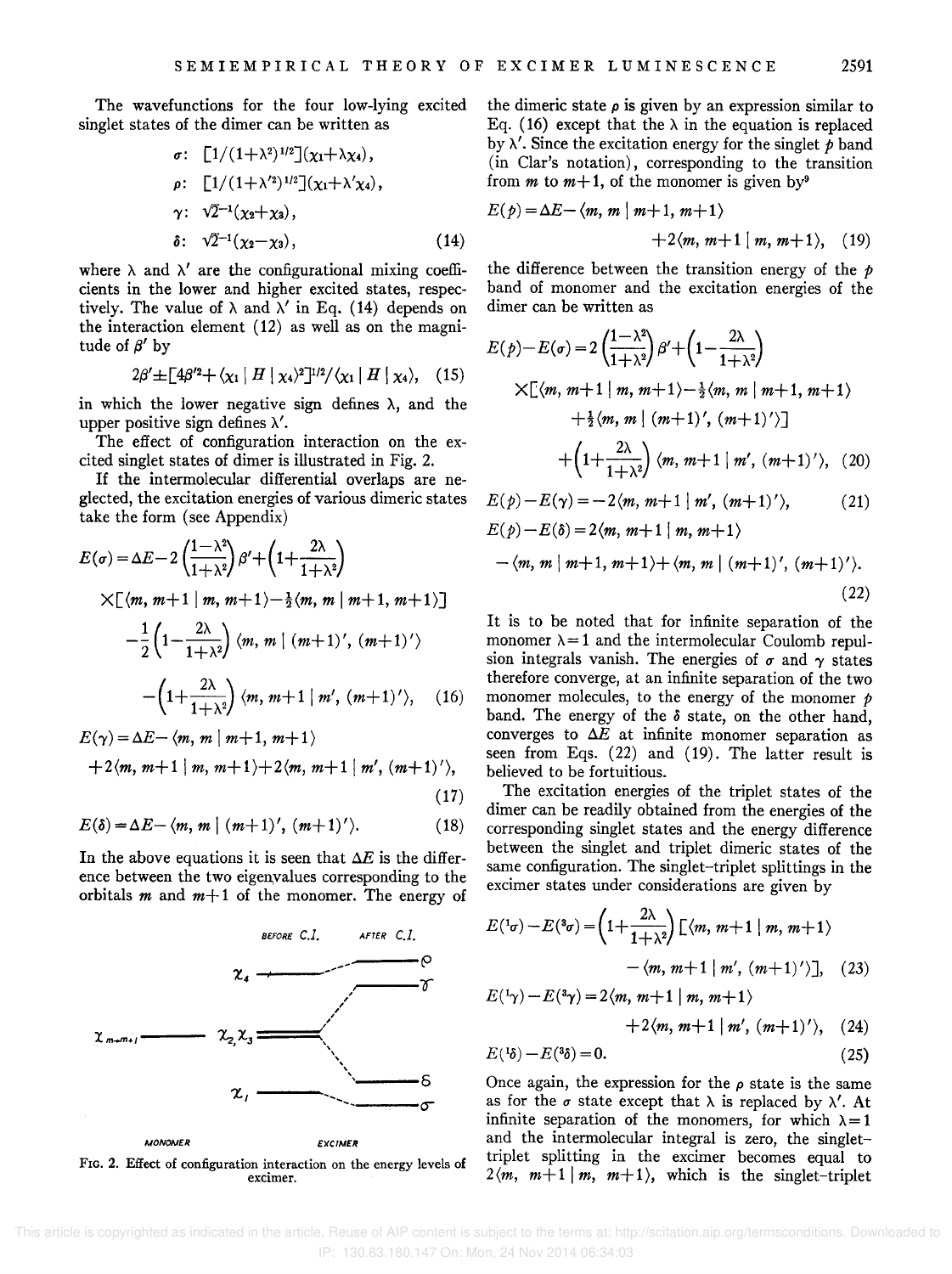| $D(\AA)$ | Naphthalene | Anthracene | Perylene  |
|----------|-------------|------------|-----------|
| 2.5      | $-0.1819$   | $-0.1111$  | $-0.0670$ |
| 3.0      | $-0.2990$   | $-0.1822$  | $-0.1212$ |
| 3.5      | $-0.4220$   | $-0.2657$  | $-0.1817$ |
| 4.0      | $-0.5271$   | $-0.3503$  | $-0.2419$ |
| 5.0      | $-0.7208$   | $-0.5063$  | $-0.3538$ |
| 6.0      | $-0.8762$   | $-0.6384$  | $-0.4516$ |

TABLE I. Matrix elements  $\langle \chi_1 | H | \chi_4 \rangle$  in electron volts.

splitting in the monomer  $\phi$  states according to a twoelectron treatment. Therefore Eqs. (23) and (24) extrapolate to a correct energy limit. The degeneracy between the  $\frac{1}{6}$  and  $\frac{3}{6}$  states, which Eq. (25) predicts, is undoubtedly a fortuitious result which would not hold in a more refined calculation. It should be pointed out that a similar degeneracy is predicted between the  $\alpha$  (in Clar's notation) and the <sup>3</sup> $\alpha$  states in the Pariser-Paar-Pople treatments of the electronic spectra of alternant hydrocarbons.

## III. COMPARISON WITH THE EXPERIMENTAL DATA

#### A. Energy of Excimer Fluorescence

The values of the intramolecular and intermolecular integrals appearing in Eqs.  $(20)-(22)$  depend on the choice of the effective nuclear charge *Z.* The value  $Z = 3.18$  has been found to yield the best calculated values for intramolecular quantities. Azumi, Armstrong, and McGlynn4 have found that the same value of *Z*  may also be considered appropriate for the evaluation of intermolecular quantities provided that the monomer separations in the excimers are  $3\sim4$  Å, the order of separation in the unexcited crystal. Since the interplanar separation of  $3\sim 4$  Å seems to be realistic, we use the numerical results of McGlynn *et al.*<sup>4</sup> for various molecular integrals. These integrals are based on the Hückel molecular orbitals of the monomer. The use of Huckel molecular orbitals is justified since it is known that these orbitals are not very different from the self-consistent-field molecular orbitals in the case of alternant hydrocarbons.

Since it is not possible, *a priori,* to decide whether the emitting state is  $\sigma$  or  $\delta$ , we consider theoretical

TABLE II. Values of  $\beta'$  (electron volts) and  $D$  (angstroms) at which calculated  $E(p) - E(q)$  agree with the observed energy gap between the monomer *p* band and excimer fluorescence.

|             | D   | $-\beta'$ | $E(p)-E(\sigma)$ | $\Delta E_{\rm{obs}}$ |
|-------------|-----|-----------|------------------|-----------------------|
| Naphthalene | 3.0 | 0.50      | 1.20             | 1.22                  |
| Anthracene  | 3.5 | 0.40      | 0.94             | $0.94*$               |
| Perylene    | 4.0 | 0.30      | 0.81             | 0.71                  |
|             |     |           |                  |                       |

• Value for 9-methylanthracene.

energies of both the  $\sigma$  and  $\delta$  excimer states for comparison with the energy of excimer fluorescence.

The energy gap between the *p* state of the monomer and the  $\sigma$  state of the dimer is given by Eq. (20). The values of  $\lambda$  can be obtained from Eq. (15) using the values of  $\langle \chi_1 | H | \chi_4 \rangle$  and  $\beta'$ . Both the matrix elements and the intermolecular resonance integral depend on the interplanar separation in the excimer. Table I gives the value of  $\langle \chi_1 | H | \chi_4 \rangle$  for naphthalene, anthracene, and perylene at several interplanar separations *D.* Since no unique and simple relationship is known between  $\beta'$  and  $D$ , we choose the arbitrary value of  $\beta'$  to give the best agreement with the observed energies. The values of  $\beta'$  (in electron volts) and the interplanar separation (in angstroms) at which the calculated value of  $E(p)-E(q)$  gives reasonably good agreement with the observed energy gap between the monomer *p* band and the excimer fluorescence are listed in Table II. The results indicate that for values of interplanar distances between  $3$  and  $4$   $\AA$  and the values of intermolecular resonance integral between 0.3 and 0.5 eV, the energy of the dimeric  $\sigma$  state can

TABLE III. Calculated values of  $E(p) - E(\delta)$  at various interplanar separations.

| D   | Naphthalene<br>(observed,<br>$+1.22$ | Anthracene<br>(observed,<br>$+0.94$ | Perylene<br>(observed,<br>$+0.71$ |
|-----|--------------------------------------|-------------------------------------|-----------------------------------|
| 2.5 | $+0.34$                              | $+0.55$                             | $+0.70$                           |
| 3.0 | $-0.14$                              | $+0.16$                             | $+0.41$                           |
| 3.5 | $-0.52$                              | $-0.16$                             | $+0.13$                           |
| 4.0 | $-0.83$                              | $-0.43$                             | $-0.08$                           |
|     |                                      |                                     |                                   |

satisfactorily account for the energy of excimer fluorescence. It happens that these values of the intermolecular resonance integrals are very close to what has been estimated<sup>12</sup> for paracyclophanes in which the interplanar separation is roughly 3.1 X.

Table III lists the energy difference  $E(p) - E(\delta)$ calculated from Eq. (22) for different interplanar distances. As is clear from the table, the calculated values do not yield the observed energy difference between the monomer  $\phi$  band and the excimer fluorescence unless interplanar separation of considerably less than 2.5 X is assumed. We consider that *D* values less than 2.5 A are much too small to be physically reasonable.

These results therefore indicate that the lowest excited singlet state of the excimer is the  $\sigma$  state. This conclusion will be further tested in the subsequent section. A serious attempt to obtain more reasonable values of  $D$  and  $\beta'$  which reproduce the energy of excimer fluorescence is not considered to be of value when the semiquantitative nature of the calculation is remembered.

<sup>12</sup> J. Koutecký and J. Paldus, Tetrahedron 19, 201 (1963).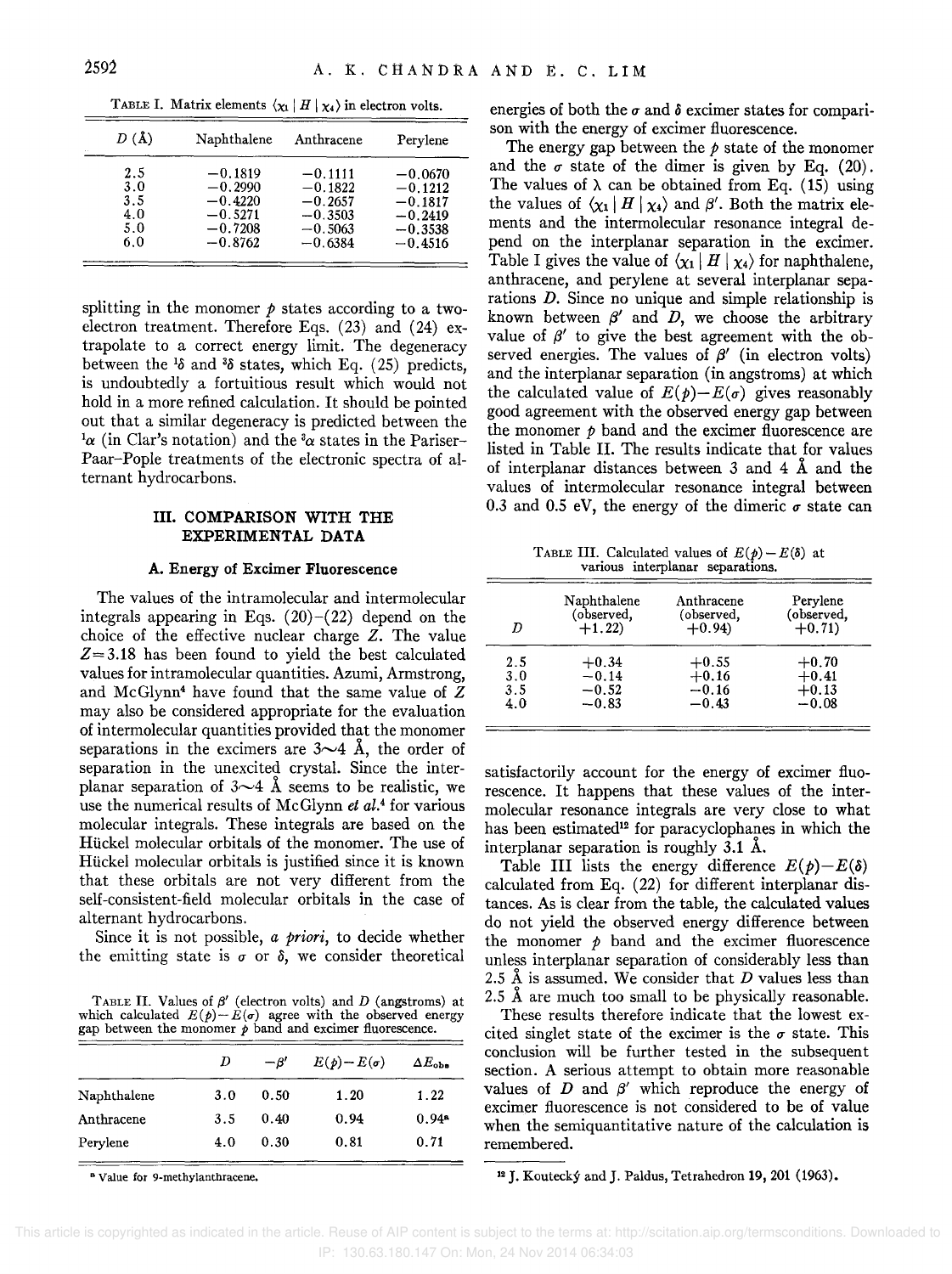## B. Approximate Proportionality between the Transition Energies of Excimer Fluorescence and the *p* Band of the Monomer

We have very recently noted that energy of excimer fluorescence (measured at the peak of emission) is approximately proportional to the energy of the monomer *p* band for all polycyclic hydrocarbons for which excimer fluorescence has been observed (Table IV and Fig. 3). It is very desirable to examine this linear relationship as a further test of the validity of the present theory.

The transition energies of excimer fluorescence  $E(\sigma)$ are related to those of the monomer  $p$  band  $E(p)$  by Eq. (20). The equation may be written as

$$
E(\sigma) = (1 - K)E(\rho)
$$
  
+K[\Delta E - \langle m, m | (m+1)', (m+1)' \rangle]  
-2\left(\frac{1 - \lambda^2}{1 + \lambda^2}\right)\beta' - \left(1 + \frac{2\lambda}{1 + \lambda^2}\right)\langle m, m+1 | m', (m+1)' \rangle, (26)

in which  $\Delta E$  represents the energy difference between the lowest vacant and highest filled orbitals of the monomer and *K* is given by  $\frac{1}{2}$ {1-[2\/(1+\\inequality)]}. The numerical values of the intermolecular Coulombic repulsion integrals appearing in Eq. (26) were evaluated for naphthalene, anthracene, and perylene by Azumi, Armstrong, and McGlynn,<sup>10</sup> while the values of  $\Delta E$ can be determined from the observed transition energy

TABLE IV. Energies of  $p$ -band and excimer fluorescence.

| Compound <sup>8</sup>    | p band <sup>b</sup><br>(eV) | Excimer<br>fluorescence <sup>®</sup><br>(eV) |                   |
|--------------------------|-----------------------------|----------------------------------------------|-------------------|
| $\n  b-Xylene\n$         | (14)                        | 5.79 <sup>d</sup>                            | 4.19 <sup>e</sup> |
| Naphthalene              | (13)                        | 4.35                                         | 3.13              |
| Acenapthene              | (12)                        | 4.28 <sup>t</sup>                            | 3.06              |
| Phenanthrene             | (11)                        | 4.09                                         | 2.88              |
| 1:2-Benzpyrene           | (10)                        | 3.74                                         | 2.67              |
| Pyrene                   | (9)                         | 3.72                                         | 2.59              |
| 1:2,3:4-Dibenzanthracene | (8)                         | 3.55                                         | 2.55              |
| $1:2$ -Benzanthracene    | (7)                         | 3.45                                         | 2.44              |
| $1:2,4:5$ -Dibenzpyrene  | (6)                         | 3.28                                         | 2.54              |
| 3:4-Benzpyrene           | (5)                         | 3.22                                         | 2.41              |
| 9-Methylanthracene       | (4)                         | 3.21                                         | 2.27              |
| $1:12$ -Benzperylene     | (3)                         | 3.20                                         | 2.46              |
| Anthanthrene             | (2)                         | 2.86                                         | 2.145             |
| Perylene                 | (1)                         | 2.86                                         | 2.14              |

a Number in parenthesis refers to Fig. 3.

b E. Clar, Polycyclic Hydrocarbons (Academic Press Inc., New York, 1964). Refers to the O. 0 band.

o T. Azumi and S. P. McGlynn, J. Chern. Phys. 41, 3131 (1964).

d P. E. Stevenson. J. Chern. Educ. 41, 234 (1964).

e Estimated from the data in [2.2) paracyclophane (see Sec. Ill.D in the text).

1 R. A. Friedel and M. Orchin. *UlIr8wolet Spectra of Aromatic Compounds*  (John Wiley & Sons, Inc., New York, 1951).

• J. B. Birks and L. G. Christophorou. Proc. Roy. Soc. (London) A277, 571 (1964).



FIG. 3. Plot of the energy of the  $p$  band against the energy of excimer fluorescence.

of the  $p$  band and the values of the intramolecular Coulombic repulsion integrals through the use of Eq. (19). The intermolecular resonance integral  $\beta'$  is difficult to estimate, but it may be considered to be in the range of 0.3-0.5 eV for an interplanar separation of 3-4 Å. Using the value of  $\lambda$  computed from the experimental slope  $(1-K)$ , the sum of the second, third, and the fourth terms appearing on the right-hand side of Eq. (26) can be determined for an appropriate interplanar separation. The results, which are shown in Table V for naphthalene, anthracene, and perylene, indicate that the sum is generally very small compared with the first term in Eq.  $(26)$  for  $K=0.27$ . Thus, for molecules with a relatively large  $p$ -band transition energy, Eq. (26) takes the simple form

$$
E(\sigma) \cong (1 - K)E(p) \tag{27}
$$

and it predicts a linear relationship between the transition energy of excimer fluorescence and that of the *p*  absorption band of monomer. The observed linear relation with near-zero intercept indicates that the emitting excimer state is  $\sigma$  state in all polycyclic hydrocarbons from which excimer fluorescence has been observed. This conclusion is strengthened by the finding that the estimated energy of the dimeric state of  $p$  parentage in  $[2.2]$  paracyclophane also gives good fit to the linear plot of Fig. 3 *(vide infra) .* 

## C. Energy Gap between Monomer and Excimer Fluorescence

As pointed out by Birks *et al.,13* frequency difference between the 0, 0 band of the monomer fluorescence and the peak of the excimer fluorescence is nearly constant and equal to  $\sim 6000$  cm<sup>-1</sup> (0.7-0.8 eV) for all aromatic hydrocarbons. The near constancy of this energy gap over various molecules is indeed surprising when it is remembered that the emitting state of the monomer is of  $\phi$  type in some molecules while it is of

<sup>13</sup> J. B. Birks, M. D. Lumb, and I. H. Munro, Proc. Roy. Soc. (London) A280, 289 (1964).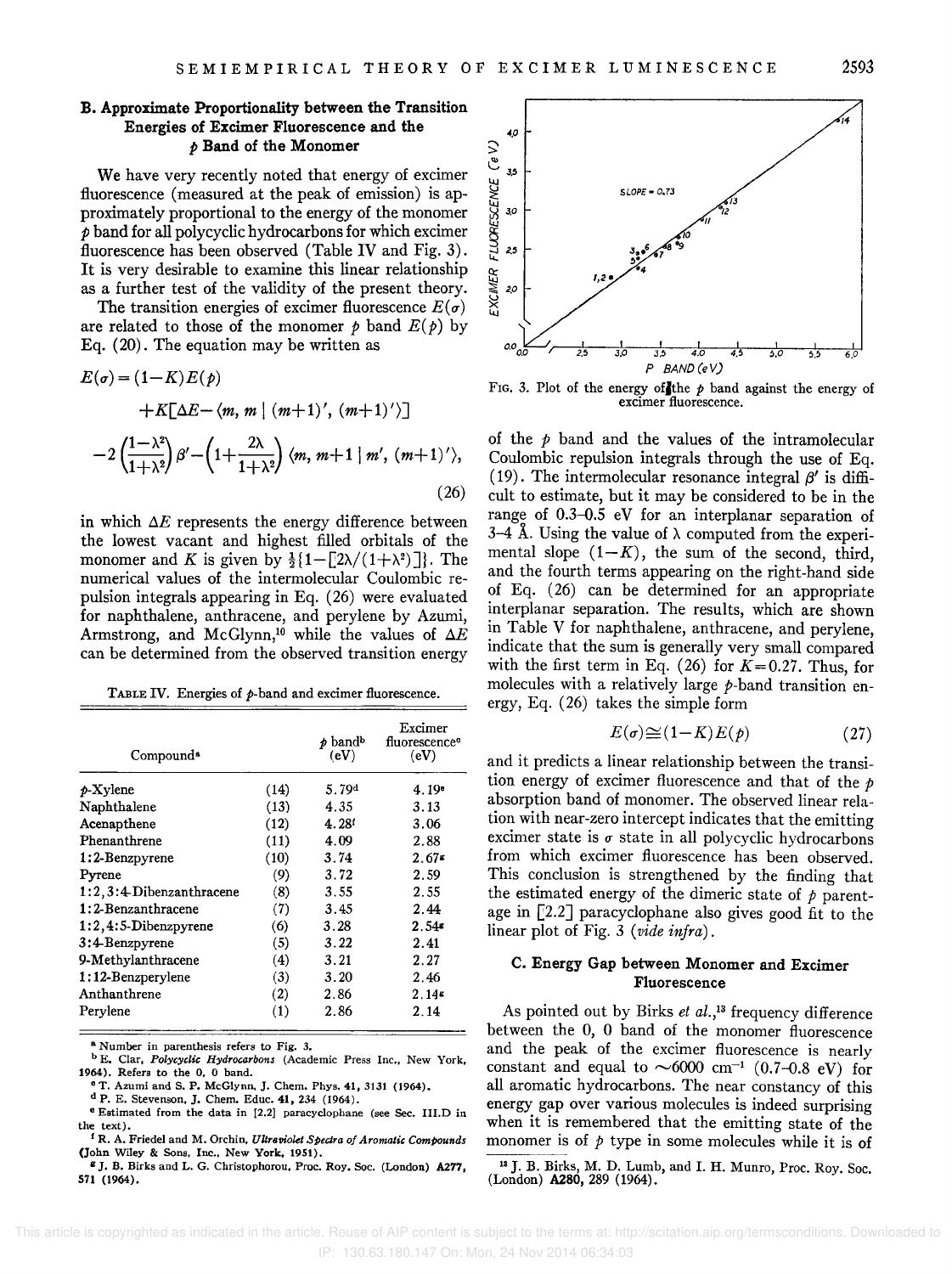|             | $D(\lambda)$ | $K[\Delta E-\langle m,m \mid (m+1)'(m+1)'\rangle]$ |         | $-2\left(\frac{1-\lambda^2}{1+\lambda^2}\right)\beta'$ $-\left(1+\frac{2\lambda}{1+\lambda^2}\right)\langle m, m+1 \mid m', (m+1)'\rangle$ | Sum     |  |
|-------------|--------------|----------------------------------------------------|---------|--------------------------------------------------------------------------------------------------------------------------------------------|---------|--|
| Naphthalene | 3.0          | 1.21                                               | $-0.90$ | $-0.33$                                                                                                                                    | $-0.02$ |  |
| Anthracene  | 3.5          | 0.93                                               | $-0.72$ | $-0.26$                                                                                                                                    | $-0.05$ |  |
| Perylene    | 4.0          | 0.79                                               | $-0.54$ | $-0.29$                                                                                                                                    | $-0.04$ |  |

TABLE V. Values (in electron volts) of the last three terms appearing in Eq. (26).

 $\alpha$  type in others. Very recently, Azumi and Azumi<sup>10</sup> have attempted to account for this energy gap by the use of a model based on simple Ruckel-type dimer orbitals. The validity of their conclusions is, however, very doubtful since, in addition to the well-known inability of simple Hückel theory to account for the electronic spectra of benzenoid hydrocarbons, their treatment uses an unjustifiable assumption that the fluorescence of the monomer is always associated with the transition between the lowest vacant and highest filled orbitals. As there appears to be no good theoretical reason to expect the constancy of the energy gap between the monomer and excimer fluorescence, we believe that the  $6000 \text{ cm}^{-1}$  gap arises accidently because of the linear relation between the energy of the excimer fluorescence and the *p* band of the monomer. This supposition is supported by the observation that the energy gap between the lowest excited singlet state  $(\alpha \text{ or } \rho)$  and 0.73 times the energy of the  $\rho$  band is, with very few exceptions, 0.6-0.9 eV for over 40 benzenoid hydrocarbons.

### D. Energy of Excimer Phosphorescence

Comparison of Eqs.  $(23)-(25)$ , together with the results in the previous sections, indicates that the lowest triplet state of the dimer is certainly of the  $\sigma$  type.

The relation between the singlet-triplet splitting in  $\sigma$  states of the dimer and the energy gap between the singlet and triplet  $p$  states of the monomer is, from Eq. (23),

$$
E^{\{1\sigma\}} - E^{\{3\sigma\}} = \frac{1}{2} \{1 + \left[\frac{2\lambda}{(1+\lambda^2)}\right]\}
$$
  
 
$$
\times \{\left[E^{\{1\sigma\}} - E^{\{3\sigma\}}\right] - 2\langle m, m+1 \mid m', (m+1)' \rangle\}. \quad (28)
$$

If the intermolecular Coulombic repulsion integrals are taken to be of the order of 0.2 eV at interplanar separation of about 3.0-3.5 Å, the equation yields, for  $\lambda = 0.23$  (from observed  $K = 0.27$ ),

$$
E({}^{1}\sigma) - E({}^{3}\sigma) = 0.73\left[\left[E({}^{1}p) - E({}^{3}p\right)\right] - 0.4\right]; \quad (29)
$$

Eq. (29) allows calculation of the energy difference between the excimer fluorescence and phosphorescence from the observed singlet-triplet splitting of monomer *p* electronic bands. Unfortunately, a rigorous test of the validity of the equation cannot be made since the experimental information regarding the excimer triplet state is very scanty. In fact, excimer phosphorescence has so far been reported only for certain halogenated benzenes.<sup>14,15</sup> Some cursory test of the Eq.  $(29)$  is nevertheless possible through the study of absorption and luminescence spectra of [2.2J paracyclophane. The fluorescence of  $\lceil 2.2 \rceil$  paracyclophane, with peak intensity at about 360  $m\mu$ , is understood to arise from the lowest excited singlet state of  $\alpha$  parentage. The energy of "hypothetical" fluorescence from the lowest energy dimeric state of  $\phi$  parentage may be obtained by adding, to the observed fluorescence peak, the energy difference between the lowest excited singlet states of  $\alpha$  and  $\beta$  parentage. The theoretical considerations of the electronic states of  $[2.2]$  paracyclophane indicate that absorption bands of this molecule at about  $260$  and  $310 \text{ m}\mu$  correspond to transitions to the dimeric states of  $\phi$  and  $\alpha$  parentage, respectively.<sup>3</sup> The hypothetical fluorescence from the lowest energy excimer state of *p* parentage can therefore be expected to occur at about 4.2 eV. The energy difference between this fluorescence from the dimeric state of *p* parentage and the observed phosphorescence (peak at  $480 \text{ m}\mu$ )<sup>16</sup> is 1.6 eV. This value is in reasonable agreement with the value of 1.4 eV predicted from Eq. (29) using the observed singlet-triplet splitting  $(2.3 \text{ eV})^{17}$  of the *p* electronic states of  $p$ -xylene.

#### IV. CONCLUSION

The present semiempirical theory adequately accounts for the more prominent features of the excimer luminescence of polycyclic hydrocarbons. In addition to yielding energies which are in good agreement with experiments, the model shows that the lowest energy excimer state is of  $\phi$  state parentage for both the singlet and triplet manifold. The linear relation between the energies of excimer fluorescence and monomer  $\phi$  band, which is believed to be responsible for the near constancy of the energy gap between the monomer and excimer fluorescence, is also adequately accounted for by the theory.

The chief advantages of the theory lie in its simplicity and in its ability to rationalize general features of

<sup>14</sup>G. Castro and R. M. Hochstrasser, J. Chern. Phys. 45, 4352  $(1966)$ .

<sup>&</sup>lt;sup>16</sup> E. C. Lim and S. K. Chakrabarti, Mol. Phys. 13, 293 (1967).<br><sup>16</sup> S. K. Chakrabarti and E. C. Lim (unpublished results).<br><sup>17</sup> L. Blackwell, Y. Kanda, and H. Sponer, J. Chem. Phys. 32,

<sup>1465 (1960).</sup>